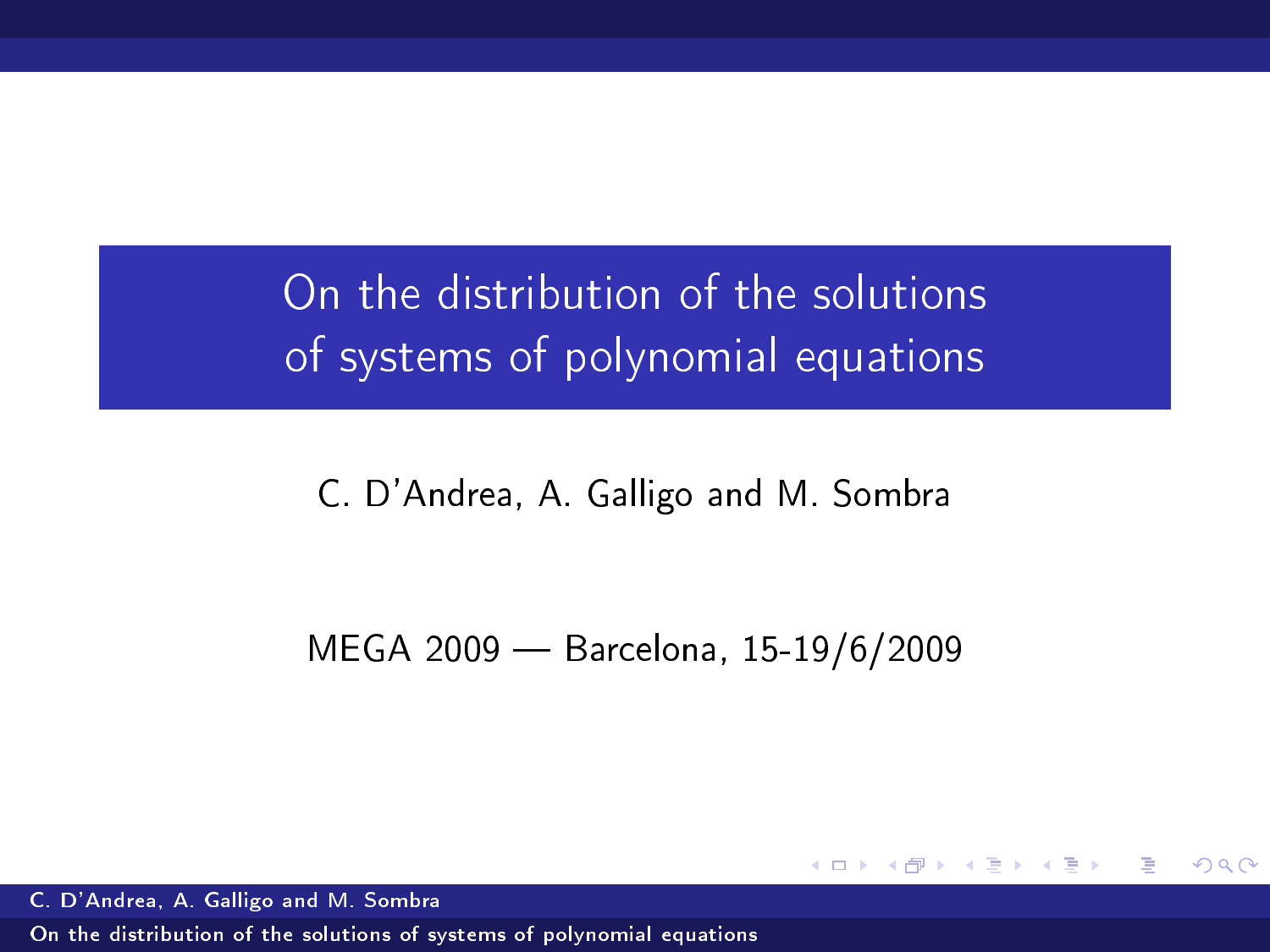Let f be a polynomial of degree  $d \gg 0$  with coefficients  $\pm 1$  or 0. I will plot all complex solutions of  $f = 0$ , then we will see what it happens. . .

 $\left\{ \begin{array}{ccc} 1 & 0 & 0 \\ 0 & 1 & 0 \end{array} \right.$  ,  $\left\{ \begin{array}{ccc} \frac{1}{2} & 0 & 0 \\ 0 & 0 & 0 \end{array} \right.$ 

■

 $2990$ 

C. D'Andrea, A. Galligo and M. Sombra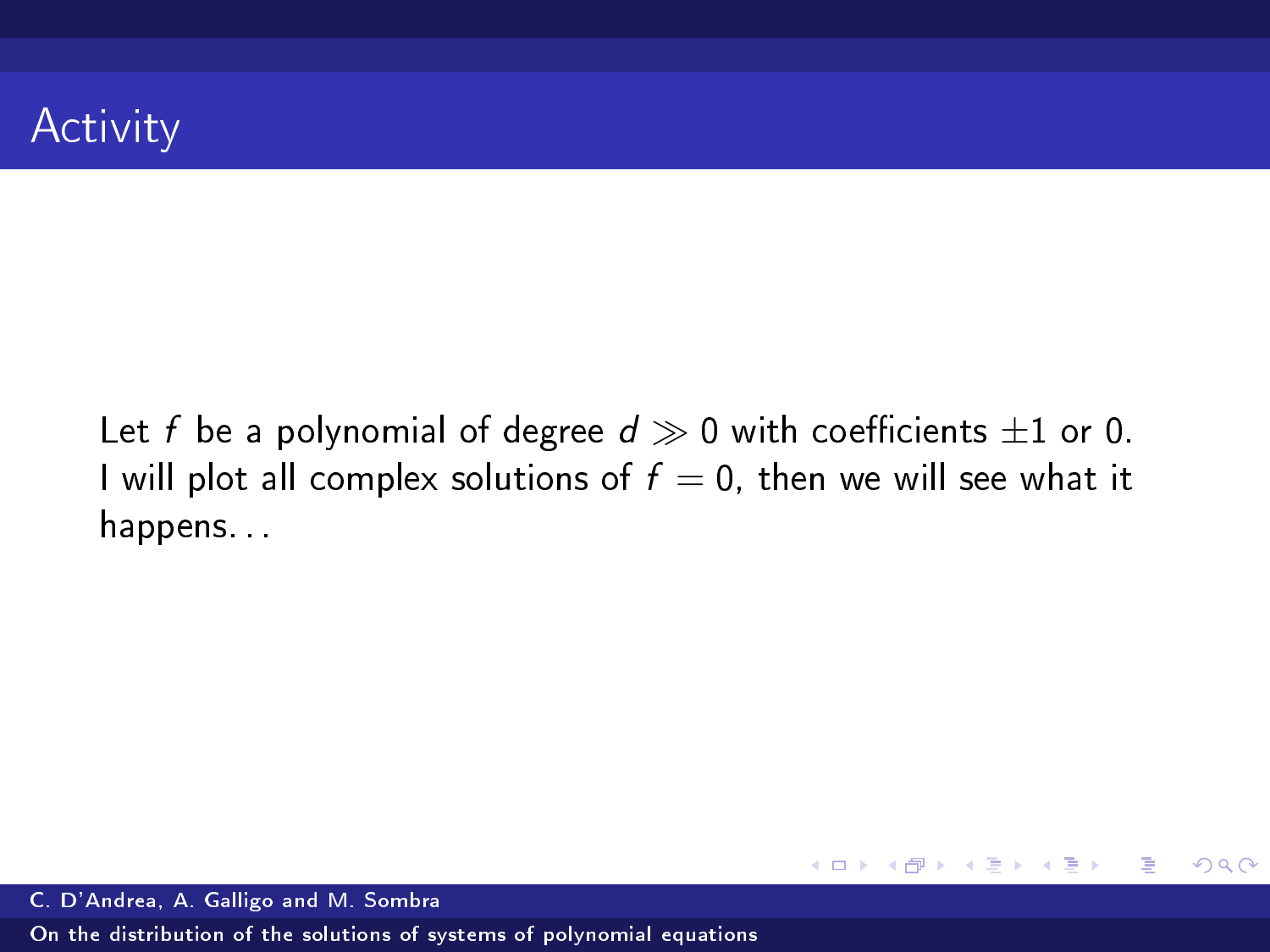For instance, let  $d = 10$  and  $f = -x^{10} + x^9 + x^8 + x^6 + x^5 - x^4 + x^3 - x^2 + x - 1$ 



メロト メタト メミト メミト ミー  $299$ 

C. D'Andrea, A. Galligo and M. Sombra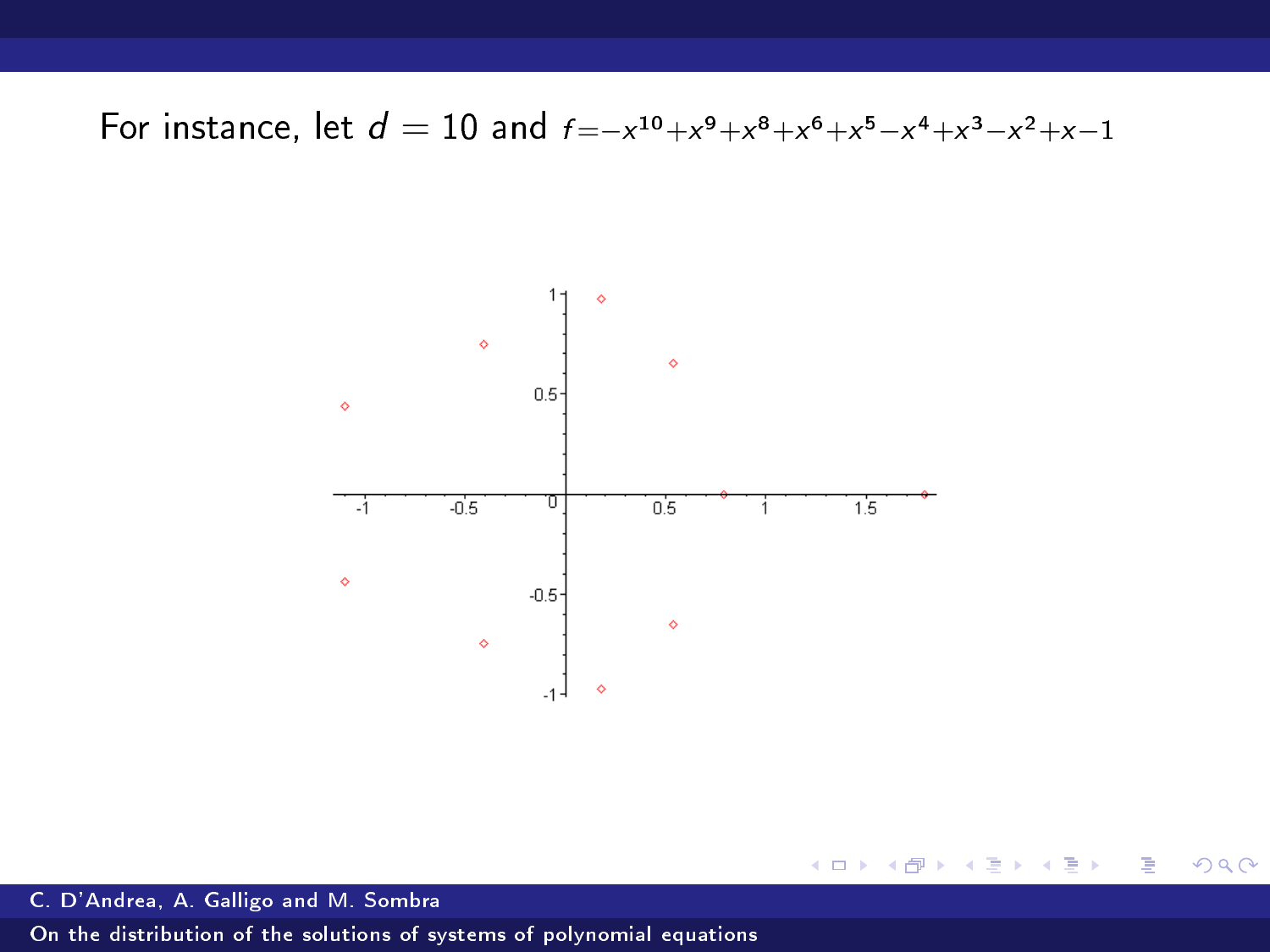d = 30 and  $f = x^{30} - x^{29} - x^{28} + x^{26} + x^{25} - x^{24} - x^{23} - x^{22} + x^{21} - x^{20} + x^{19} + \cdots$ 



K ロ ▶ K 個 ▶ K 君 ▶ K 君 ▶ 「君」 めなひ

C. D'Andrea, A. Galligo and M. Sombra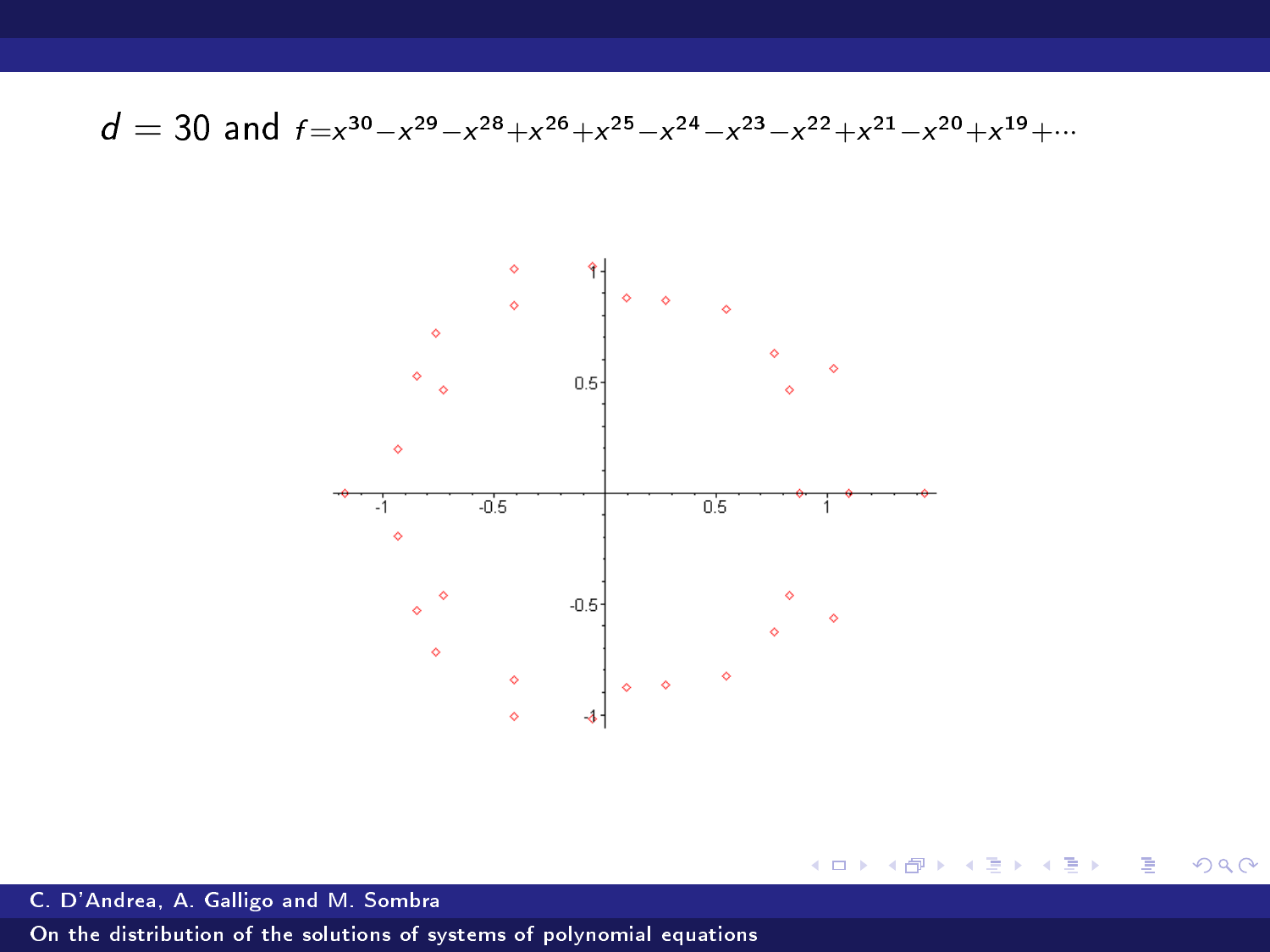$d = 100$  and  $f = -x^{100} - x^{98} + x^{96} + x^{94} - x^{93} + x^{92} - x^{91} - x^{90} + x^{88} - x^{84} + \cdots$ 



メロト メタト メミト メミト

ミー  $299$ 

C. D'Andrea, A. Galligo and M. Sombra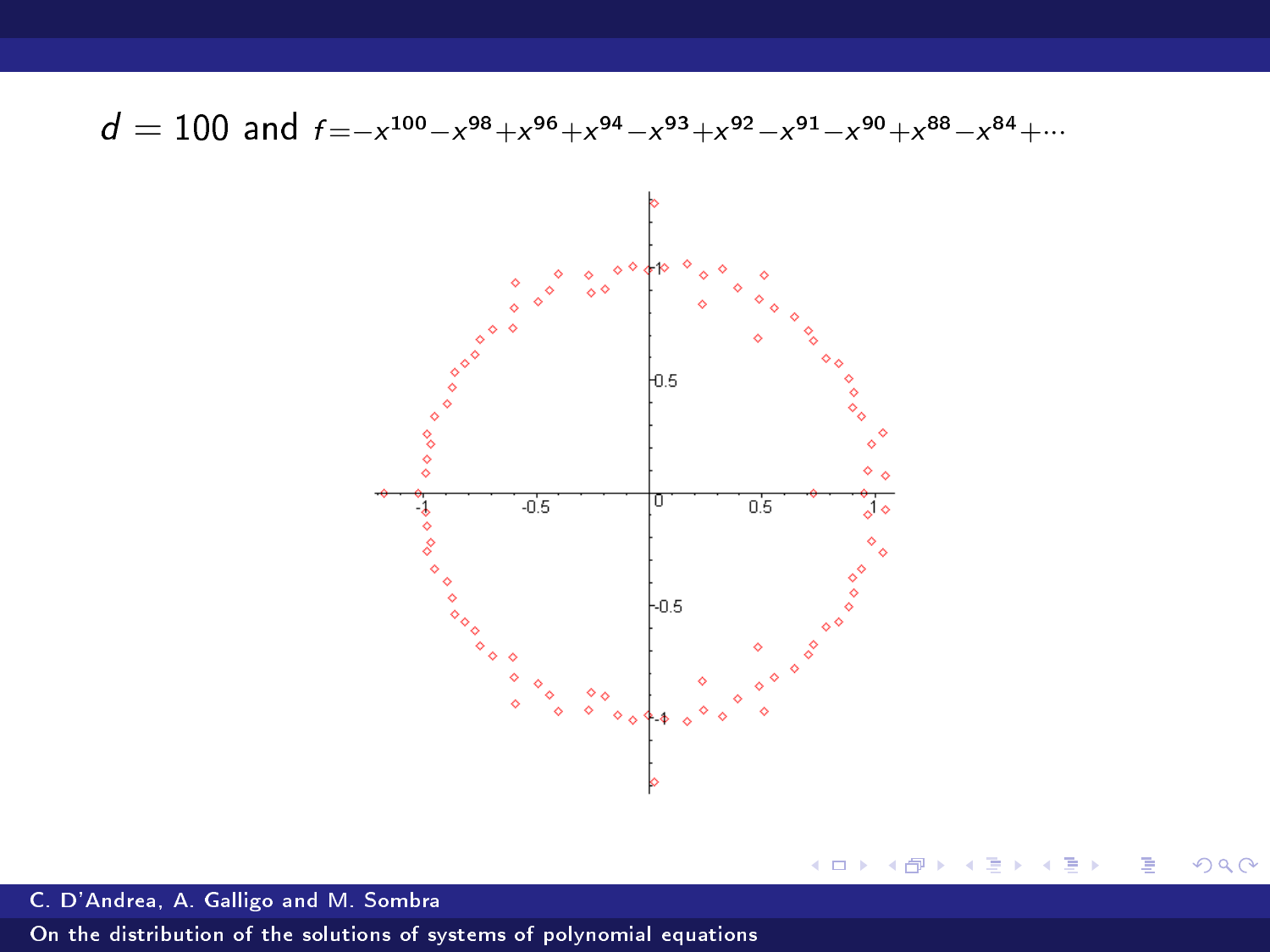## Conclusion???

メロト メタト メミト メミト

ミー  $2990$ 

C. D'Andrea, A. Galligo and M. Sombra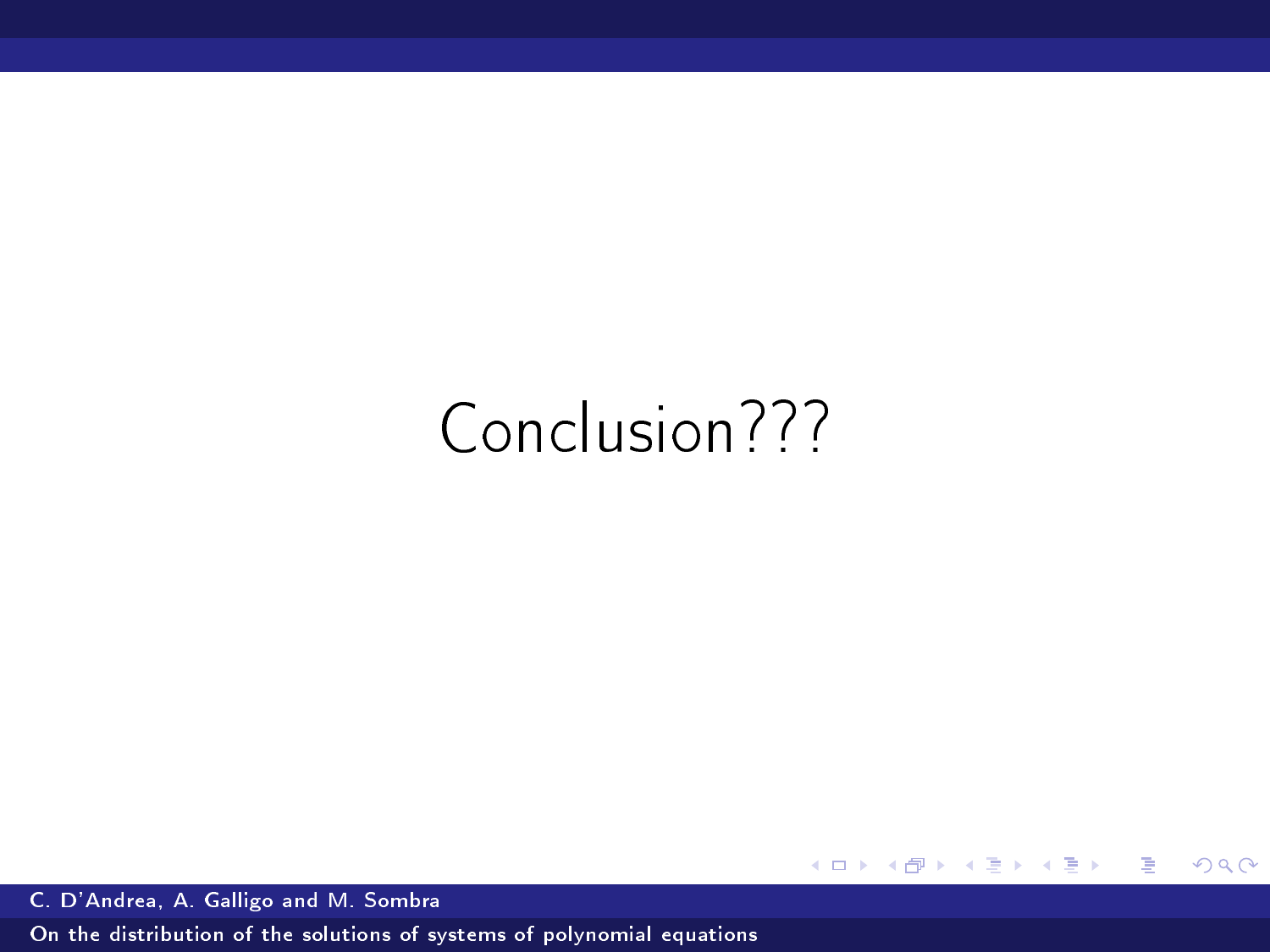## The Erdös-Turán theorem

Let 
$$
f(x) = a_d x^d + \cdots + a_0 = a_d (x - \rho_1 e^{i\theta_1}) \cdots (x - \rho_d e^{i\theta_d})
$$

#### Defn

The *angle discrepancy* of f is

$$
\Delta_{\theta}(f) := \sup_{0 \leq \alpha < \beta < 2\pi} \left| \frac{\#\{k : \alpha \leq \theta_k < \beta\}}{d} - \frac{\beta - \alpha}{2\pi} \right|
$$

The  $\varepsilon$ -radius discrepancy of f is

$$
\Delta_{\mathrm{r}}(f;\varepsilon):=\frac{1}{d}\,\#\Big\{k:1-\varepsilon<\rho_k<\frac{1}{1-\varepsilon}\Big\}
$$

**K □ ▶ K n □ ▶** 

 $\prec$ Box 4 Þ 目

 $\Omega$ 

Also set 
$$
||f|| := \sup_{|z|=1} |f(z)|
$$

C. D'Andrea, A. Galligo and M. Sombra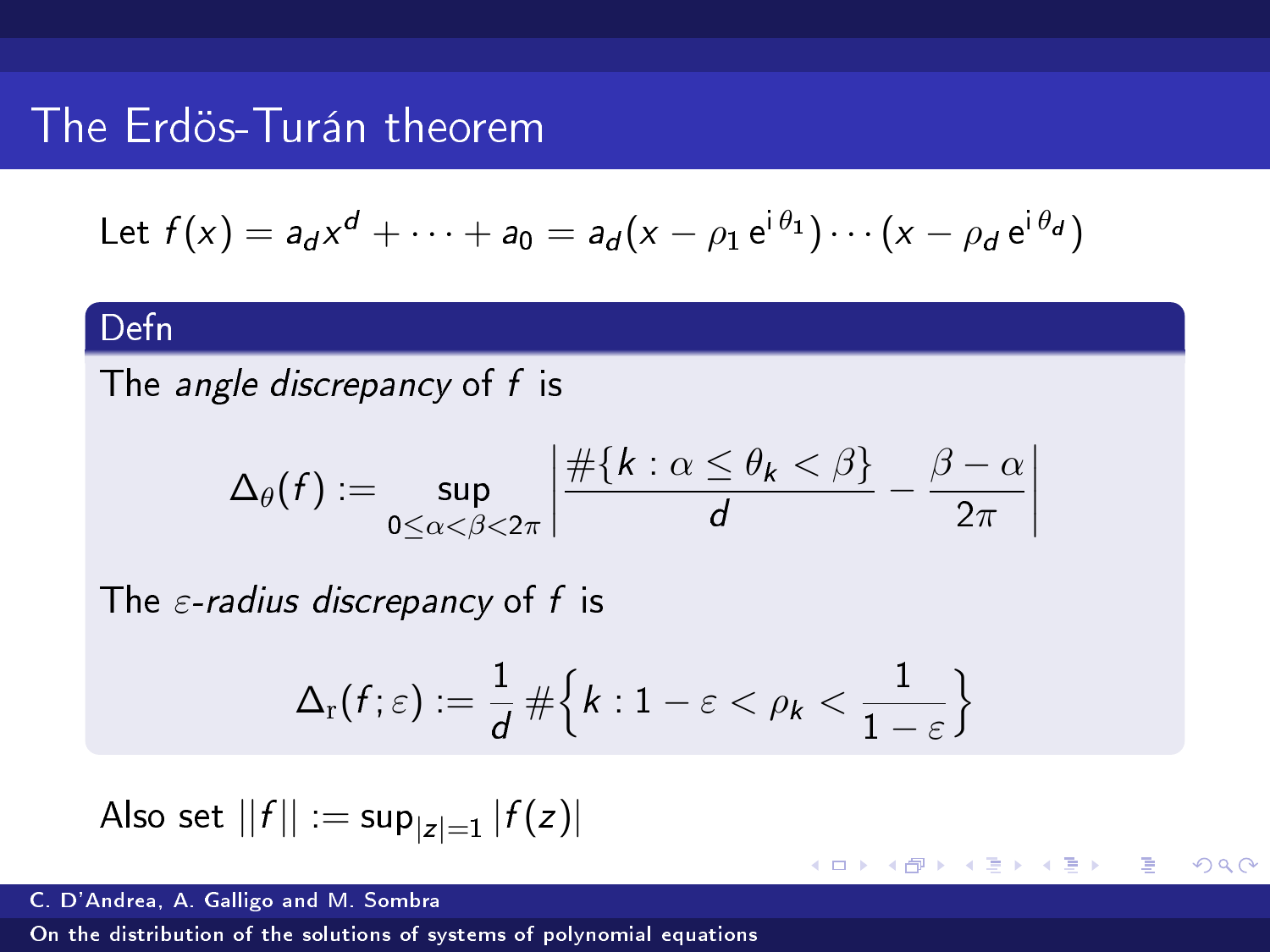Thm [Erdös-Turán 1948], [Hughes-Nikeghbali 2008]

$$
\Delta_{\theta}(f) \leq c \, \sqrt{\tfrac{1}{d} \log \left(\tfrac{||f||}{\sqrt{|\mathsf{a}_0 \mathsf{a}_d|}}\right)} \quad , \quad 1 - \Delta_{\mathrm{r}}(f; \varepsilon) \leq \tfrac{2}{\varepsilon d} \, \log \left(\tfrac{||f||}{\sqrt{|\mathsf{a}_0 \mathsf{a}_d|}}\right)
$$

Here  $\sqrt{2}$  ≤  $c$  ≤ 2,5619 [Amoroso-Mignotte 1996]

Cor: the equidistribution

Let 
$$
f_d(x)
$$
 of degree d st  $\log \left( \frac{||f_d||}{\sqrt{|a_{d,0}a_{d,d}|}} \right) = o(d)$ , then

$$
\lim_{d \to \infty} \frac{1}{d} \# \left\{ k : \alpha \le \theta_{dk} < \beta \right\} = \frac{\beta - \alpha}{2\pi}
$$

$$
\lim_{d \to \infty} \frac{1}{d} \# \left\{ k : 1 - \varepsilon < \rho_{dk} < \frac{1}{1 - \varepsilon} \right\} = 1
$$

K ロ K K @ X K 경 X K 경 X 시 경

 $\Omega$ 

C. D'Andrea, A. Galligo and M. Sombra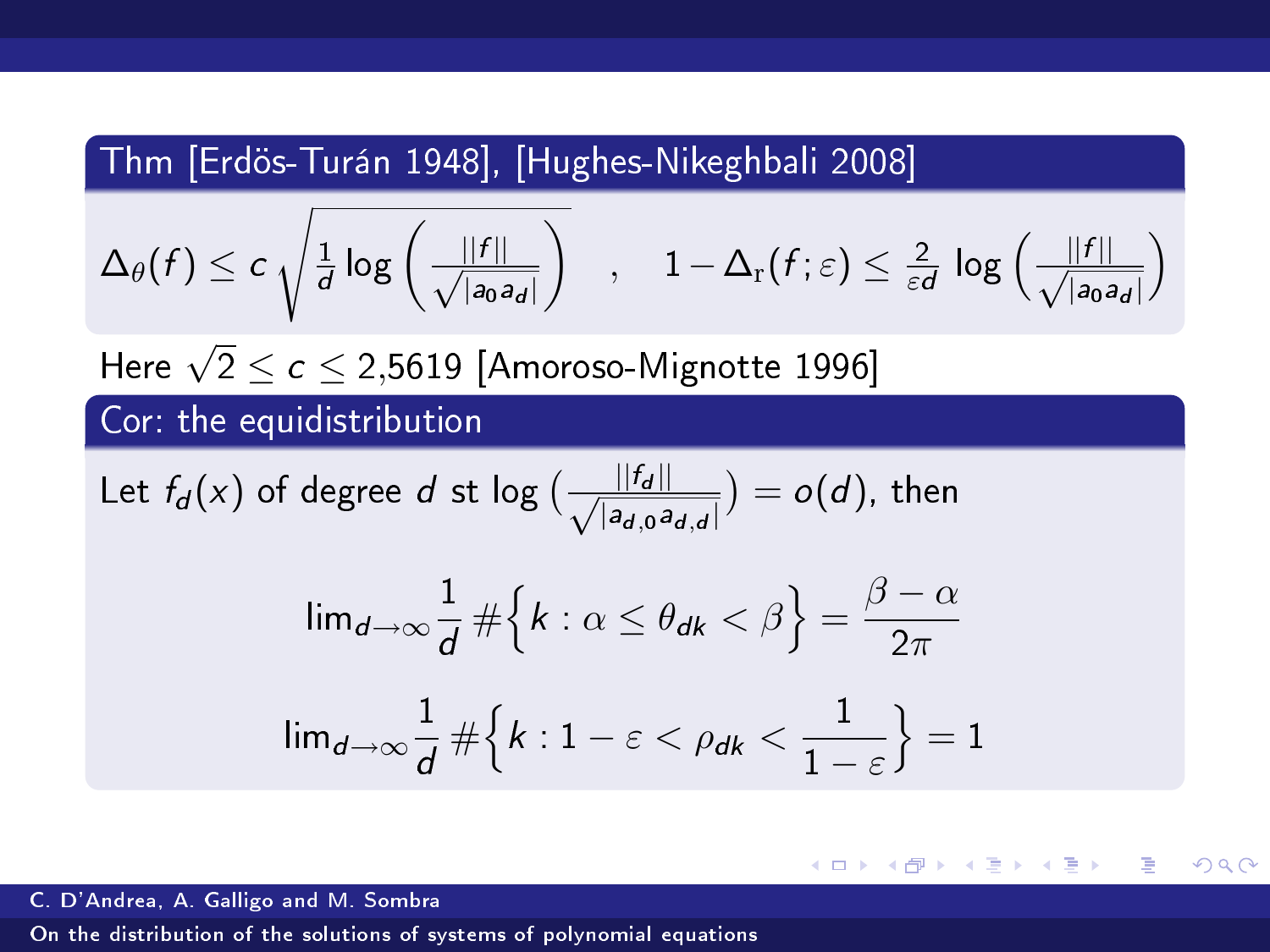- $\frac{1}{\sqrt{1-\frac{1}{n}}}$  The number of real roots of  $f$  is  $\leq 51\sqrt{d\log\left(\frac{-\|f\|}{\sqrt{1-\|f\|_2}\right)}}$  $\frac{||T||}{|a_0a_d|}$ [Erhardt-Schur-Szego]
- 2 If  $g(z) = 1 + b_1 z + b_2 z^2 + \ldots$  converges on the unit disk, then the zeros of its d-partial sums distribute uniformely on the unit circle for  $d \rightarrow \infty$  [Jentzsch-Szego]

 $($  ロ )  $($   $($   $\frac{1}{2}$   $)$   $($   $\frac{1}{2}$   $)$   $($   $\frac{1}{2}$   $)$ 

Ε

 $209$ 

C. D'Andrea, A. Galligo and M. Sombra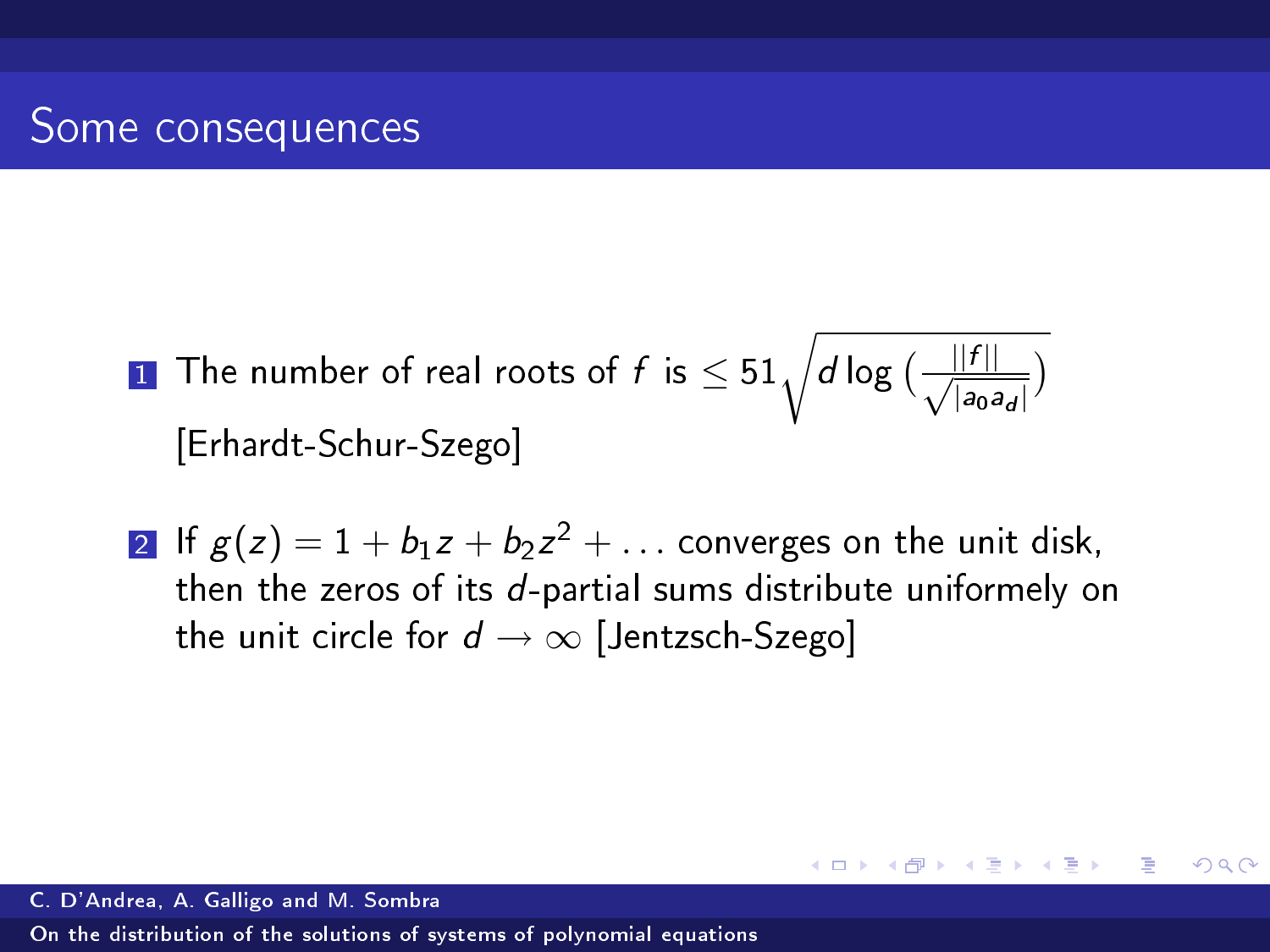For  $f_1,\ldots,f_n\in\mathbb{C}[x_1^{\pm1},\ldots,x_n^{\pm1}]$  consider its set of zeros  $V(f_1, ..., f_n) = \{ \xi \in (\mathbb{C}^{\times})^n : f_1(\xi) = \cdots = f_n(\xi) = 0 \} \subset (\mathbb{C}^{\times})^n$ and  $V_0$  the subset of isolated points Set  $Q_i := \mathsf{N}(f_i) \subset \mathbb{R}^n$  the

Newton polytope, then

$$
\#V_0 \le MV_n(Q_1,\ldots,Q_n)=:D\quad[\text{BKK}]
$$

**KOD KAD KED KED E MAA** 

From now on, we will assume  $\#V_0 = D$ , in particular  $V(f) = V_0$ .

Pb: estimate  $\Delta_{\theta}(f)$  and  $\Delta_{r}(f, \varepsilon)$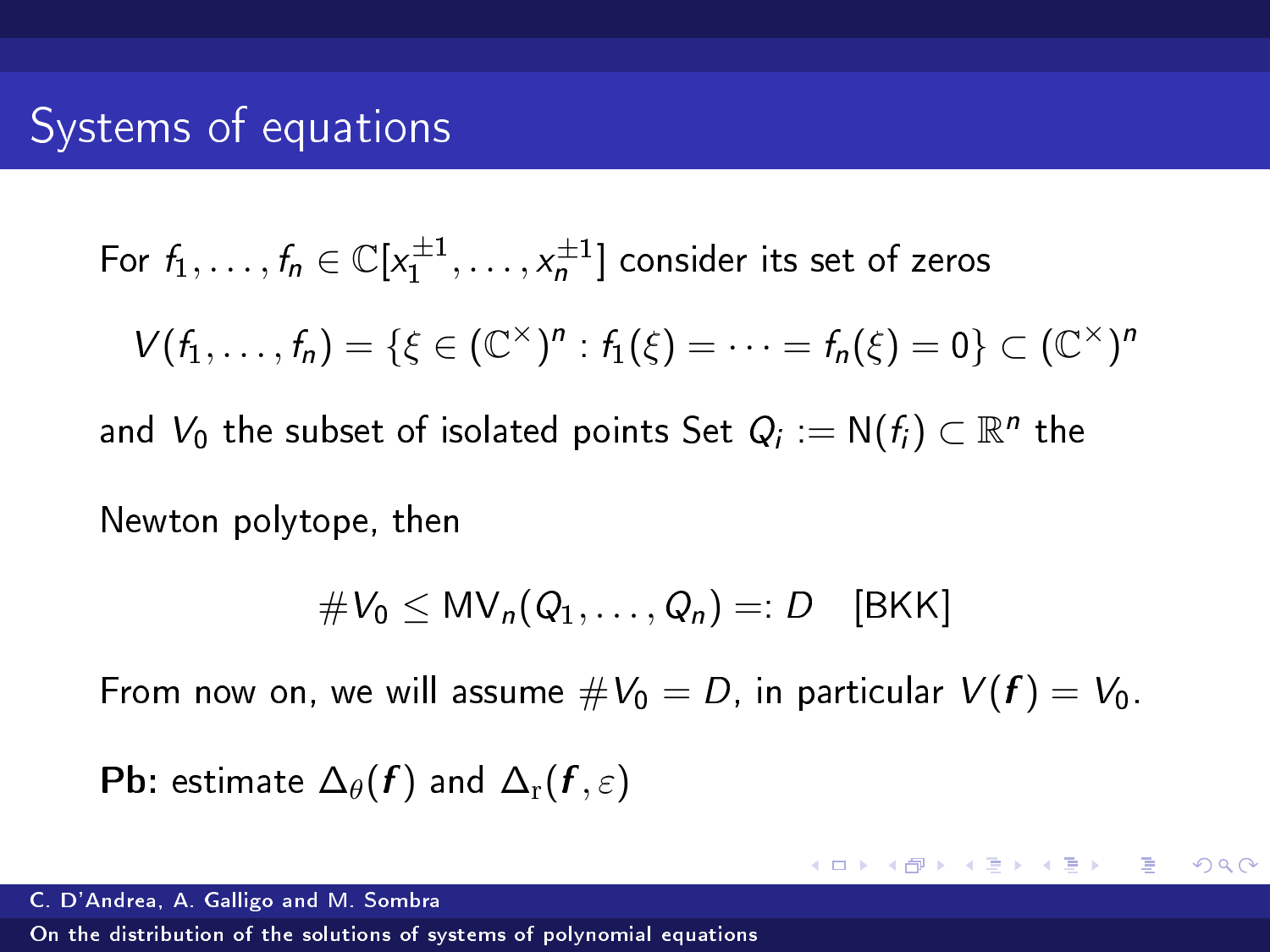For  $v \in \mathbb{R}^n \setminus \{0\}$  let  $\pi_v : \mathbb{R}^n \to v^{\perp}$  the orthogonal projection and

$$
\gamma(\boldsymbol{f}) := \frac{1}{D} \sup_{v \in \mathbb{R}^n \setminus \{\boldsymbol{0}\}} \sum_{j=1}^n \mathsf{MV}_{n-1}\left(\pi_v(Q_k) : k \neq j\right) \log ||f_j||
$$

For  $f_i$  dense of degree  $d_i$  we have  $\gamma(\bm{f}) = \sqrt{n} \sum_j$  $\log ||f_j||$ dj

Thm (D'Andrea-Galligo-S)  
\nLet 
$$
f_1, ..., f_n \in \mathbb{Z}[x_1^{\pm 1}, ..., x_n^{\pm 1}]
$$
, then  
\n
$$
\Delta_{\theta}(f) \le c(n)\gamma(f)^{\frac{1}{2(n+1)}}, \quad 1 - \Delta_{r}(f; \varepsilon) \le \frac{2}{\varepsilon d} \gamma(f)
$$
\nwith  $c(n) \le 2^{3n}n^{\frac{n+1}{2}}$ 

**Cor.** Let  $f_d$  such that  $\gamma(f_d) = o(d)$ , then  $V(f_d)$  converges to equidistribution on  $(S^1)^n$  for  $d\to\infty$ 

 $209$ 

C. D'Andrea, A. Galligo and M. Sombra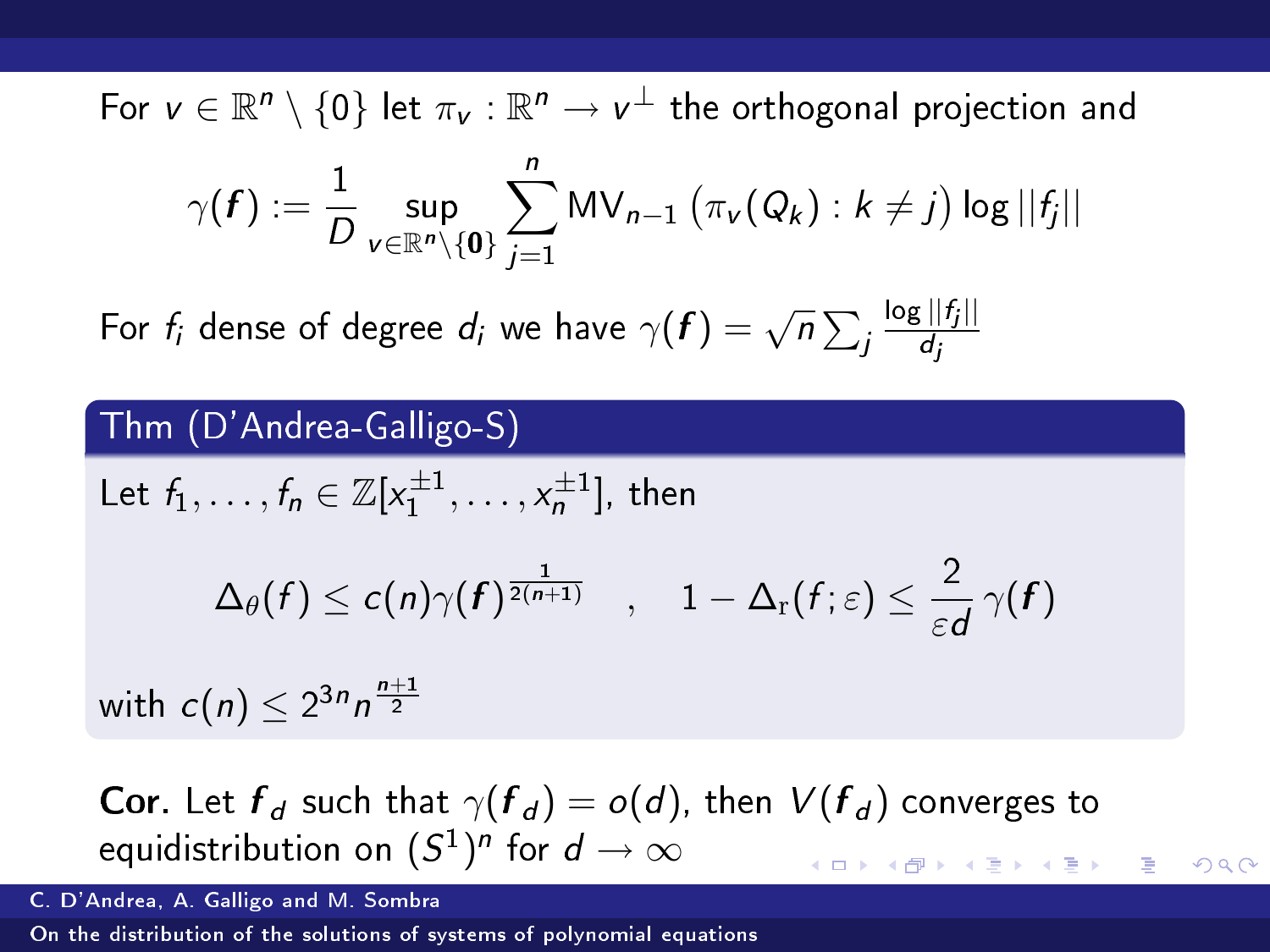For instance, let 
$$
d = 7
$$
 and  
\n
$$
f = x^7 + x^6y + x^5y^2 - x^4y^3 + x^3y^4 + xy^6 - y^7 - x^6 + x^4y^2 - x^3*y^3 + x^2*y^4 + x*y^5 + y^6 + \cdots
$$
\n
$$
g = -x^7 - x^5y^2 + x^4y^3 + x^3y^4 - x^2y^5 - y^7 + x^5y - xy^5 - y^6 + x^5 + x^4y - x^2y^3 - xy^4 + x^2y^2 + \cdots
$$
\nThe joint modulus and arguments of  $f = g = 0$  plot as



C. D'Andrea, A. Galligo and M. Sombra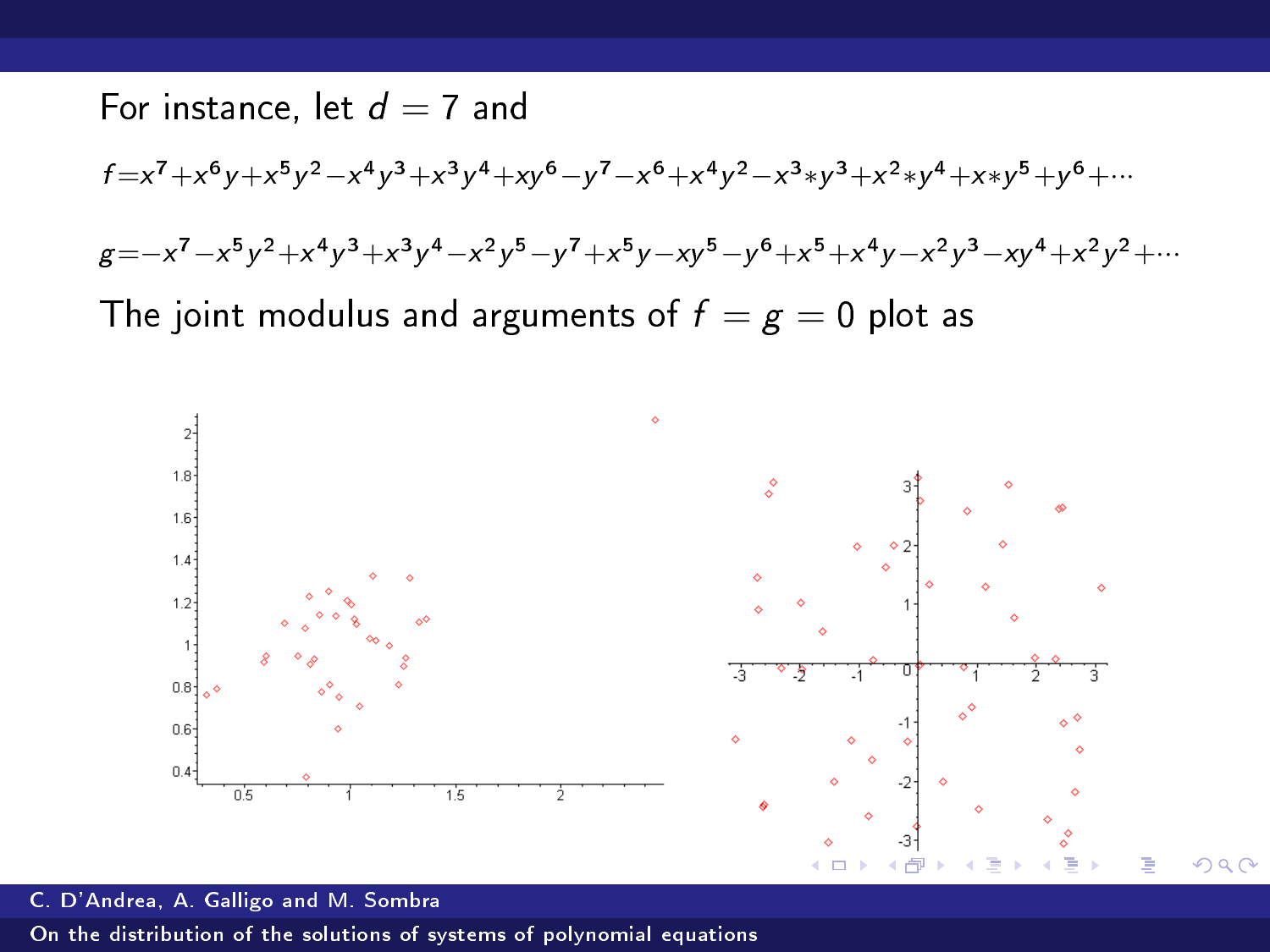### The size of an eliminant form

Let  $a \in \mathbb{Z}^n \setminus \{0\}$  and consider the monomial projection  $\chi_{\sf a}:(\mathbb C^\times)^{\sf n}\to\mathbb C^\times$  ,  $\xi\mapsto \xi^{\sf a}=\xi_1^{{\sf a}_1}\cdots\xi_n^{{\sf a}_n}$  . The associated *eliminant* polynomial is

$$
E(f,a)(z) := c \prod_{\xi \in V} (z - \chi_a(\xi))^{\mathsf{mult}(\xi)} \in \mathbb{Z}[z]
$$

Thm (a variant of the arithmetic Bezout theorem)

$$
\log ||E(\mathbf{f}, a)|| \le ||a|| \sum_{j=0}^{n} \mathsf{MV}_{n-1}(\pi_a(Q_k): k \neq j) \log ||f_j||
$$

For the estimate of  $\Delta_{\theta}$ : apply E-T to  $E(f, a)$  to estimate the exponential sums on its roots, then recover  $V$  by tomography via Fourier analysis

 $209$ 

C. D'Andrea, A. Galligo and M. Sombra